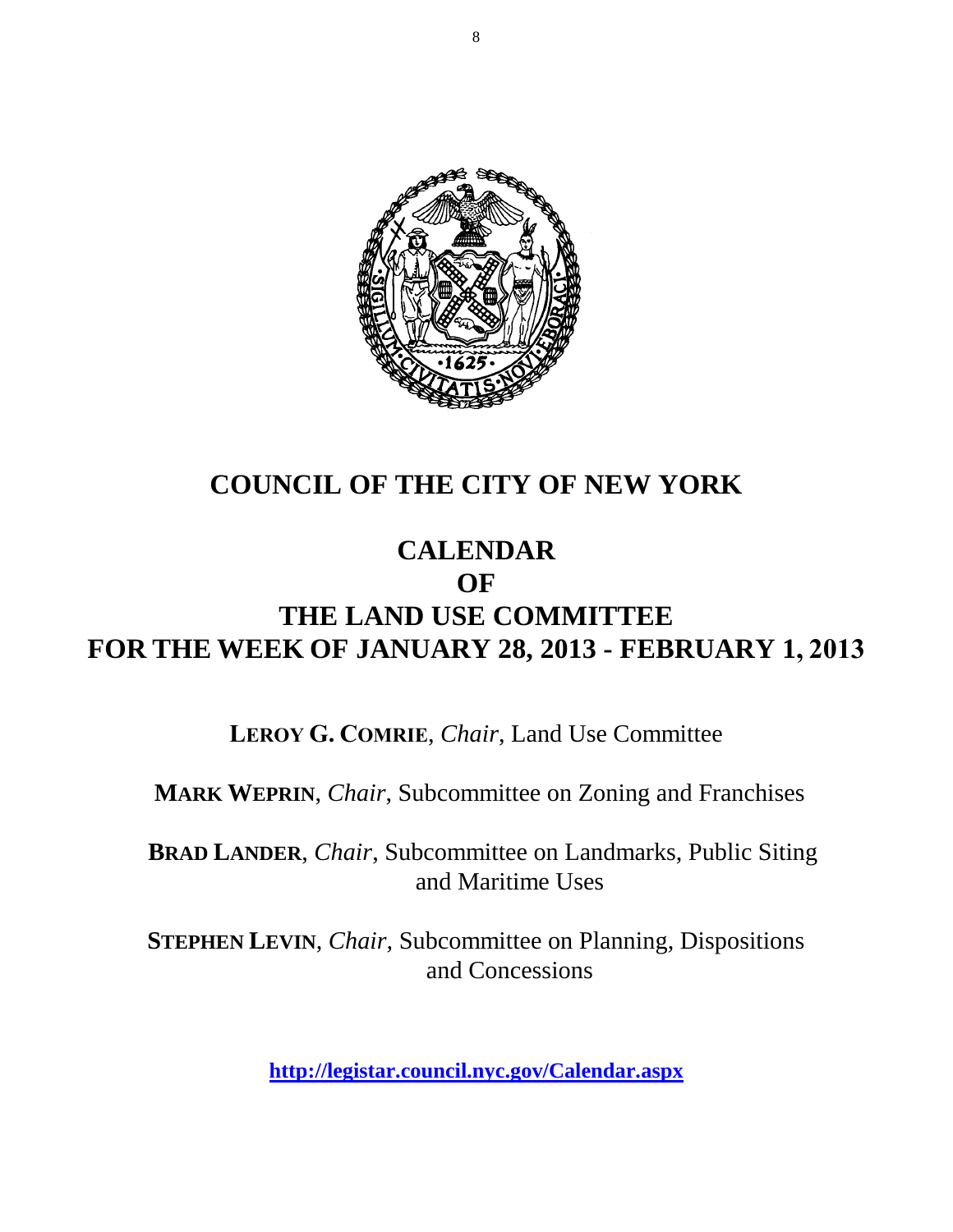## **SUBCOMMITTEE ON ZONING AND FRANCHISES**

The Subcommittee on Zoning and Franchises will hold a public hearing on the following matters in the **Council Committee Room, 16th Floor, 250 Broadway,** New York City, New York 10007, commencing at **9:30 a.m. on Tuesday, January 29, 2013:**

## **L.U. NO. 749 DURST WEST 57TH STREET**

## **MANHATTAN CB - 4 C 120396 ZMM**

Application submitted by Durst Development L.L.C. pursuant to Sections 197-c and 201 of the New York City Charter for an amendment of the Zoning Map, Section No. 8c, changing from an M1-5 District to a C6-2 District property bounded by West 58th Street, a line 125 feet westerly of Eleventh Avenue, a line midway between West 58th Street and West 57th Street, and a line 125 feet easterly of Twelfth Avenue, as shown on a diagram (for illustrative purposes only) dated July 11, 2012 and subject to the conditions of CEQR Declaration E-286.

# **L.U. NO. 750 DURST WEST 57TH STREET**

# **MANHATTAN CB - 4 C 120397 ZSM**

Application submitted by Durst Development L.L.C., pursuant to Sections 197-c and 201 of the New York City Charter for the grant of a special permit pursuant to the following Sections of the Zoning Resolution:

- 1. Section 74-743(a)(1) to allow the distribution of total allowable floor area under the applicable district regulations without regard for zoning district lines; and
- 2. Section  $74-743(a)(2)$  to allow the location of buildings without regard for the front wall height and initial setback requirements of Section 33-432, the tower requirements of Section 33-451, and the distance between building requirements of Section 23-711;

in connection with a proposed mixed-use development, on property bounded by West 58th Street, Eleventh Avenue, West 57th Street, and Twelfth Avenue (Block 1105, Lots 1, 5, 14, 19, 29, 36, and 43), within a Large-Scale General Development, in C4-7 and C6-2 Districts, within the Special Clinton District (Other Areas (Northern Subarea C1)).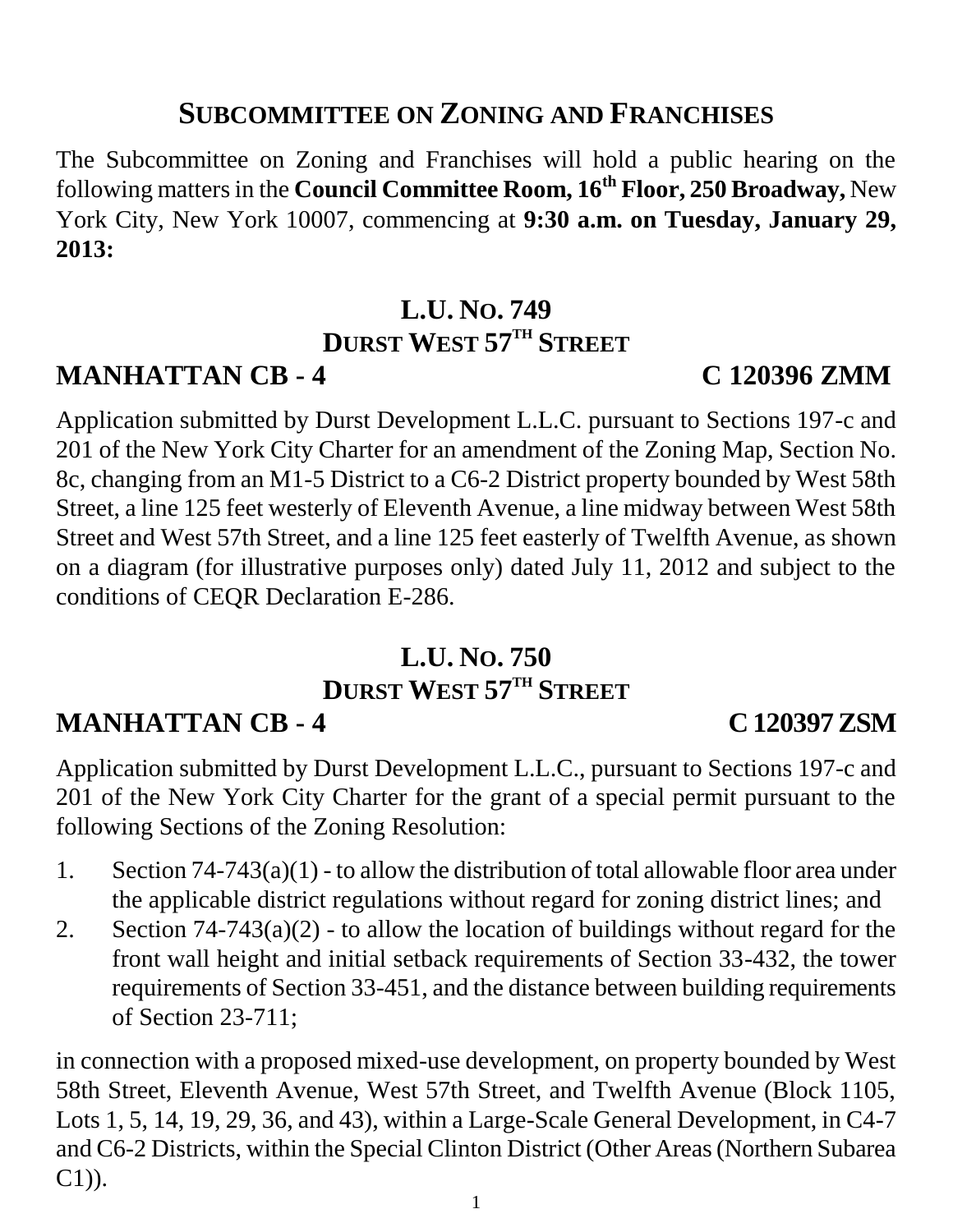## **L.U. NO. 751 DURST WEST 57TH STREET**

# **MANHATTAN CB - 4 C 120398 ZSM**

Application submitted by Durst Development L.L.C. pursuant to Sections 197-c and 201 of the New York City Charter for the grant of a special permit pursuant to Section 13-561 of the Zoning Resolution to allow an enclosed attended accessory parking garage with a maximum capacity of 285 spaces on portions of the ground floor and mezzanine level of a proposed mixed-use building on the westerly portion of property bounded by West 58th Street, Eleventh Avenue, West 57th Street, and Twelfth Avenue (Block 1105, Lots 1, 5, 14, 19, 29, 36, and 43), within a Large-Scale General Development, in C4-7 and C6-2 Districts, within the Special Clinton District (Other Areas (Northern Subarea C1)).

# **L.U. No. 753 EL TORO BLANCO**

## **MANHATTAN CB - 2 20135162 TCM**

Application pursuant to Section 20-226 of the Administrative Code of the City of New York, concerning the petition of Naco NYC LLC, d/b/a El Toro Blanco, for a revocable consent to establish, maintain and operate an unenclosed sidewalk café located at 10 Downing Street.

## 2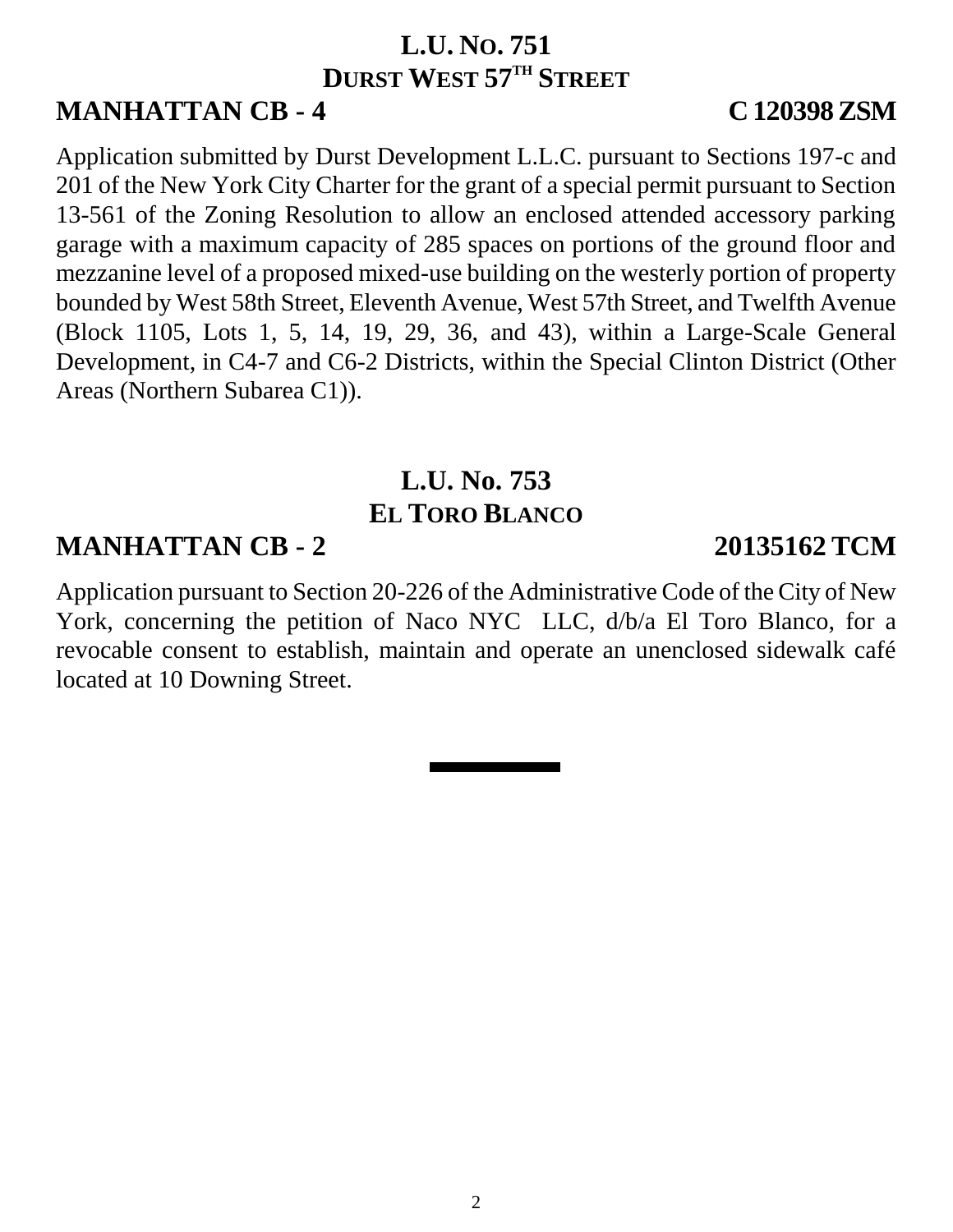## **SUBCOMMITTEE ON LANDMARKS, PUBLIC SITING AND MARITIME USES**

The Subcommittee on Landmarks, Public Siting and Maritime Uses will hold a public hearing on the following matters in the **Council Committee Room, 16th Floor, 250 Broadway,** New York City, New York 10007, commencing at **11:00 a.m. on Tuesday, January 29, 2013:**

## **L.U. NO. 752**

## **EAST VILLAGE/LOWER EAST SIDE HISTORIC DISTRICT MANHATTAN CB - 3 20135179 HKM (N 130097 HKM)**

Designation (List No. 460/LP-2491) by the Landmarks Preservation Commission pursuant to Section 3020 of the New York City Charter regarding the landmark designation of the East Village/Lower East Side Historic District.

The East Village/Lower East Side Historic District Boundaries: **Area I** of the East Village/Lower East Side Historic District consists of the property bounded by a line beginning at the northeast corner of Second Avenue and East 2nd Street, extending westerly across Second Avenue and continuing westerly along the northern curbline of East 2nd Street to its intersection with a line extending southerly from the western side wall of 26 East 2nd Street, northerly along the western side wall of 26 East 2nd Street, easterly along the northern property line of 26 East 2nd Street and a portion of the northern property line of 28 East 2nd Street, northerly along a portion of the western property line of 28 East 2nd Street, easterly along a portion of the northern property line of 28 East 2nd Street and the northern property lines of 30 to 36 East 2nd Street to the western curbline of Second Avenue, northerly along the western curbline of Second Avenue to its intersection with a line extending easterly from the southern property line of 43 Second Avenue, westerly along the southern property line of 43 Second Avenue, northerly along the western property lines of 43 to 45-47 Second Avenue, westerly along a portion of the southern property line of 30 East 3rd Street to the northern curbline of East 3rd Street, westerly along the southern curbline of East 3rd Street to its intersection with a line extending southerly from the western property line of 7 East 3rd Street, northerly along the western property line of 7 East 3rd Street, westerly along the southern property line of 56 East  $4<sup>th</sup>$  Street and a portion of the southern property line of 54 East 4th Street, northerly along a portion of the western property line of 54 East 7th Street, westerly along a portion of the southern property line of 54 East 7th Street, northerly along a portion of the western property line of 54 East 7th Street to the northern curbline of East 4th Street, easterly along the northern curbline of East 4th Street to its intersection with a line extending southerly from the western property line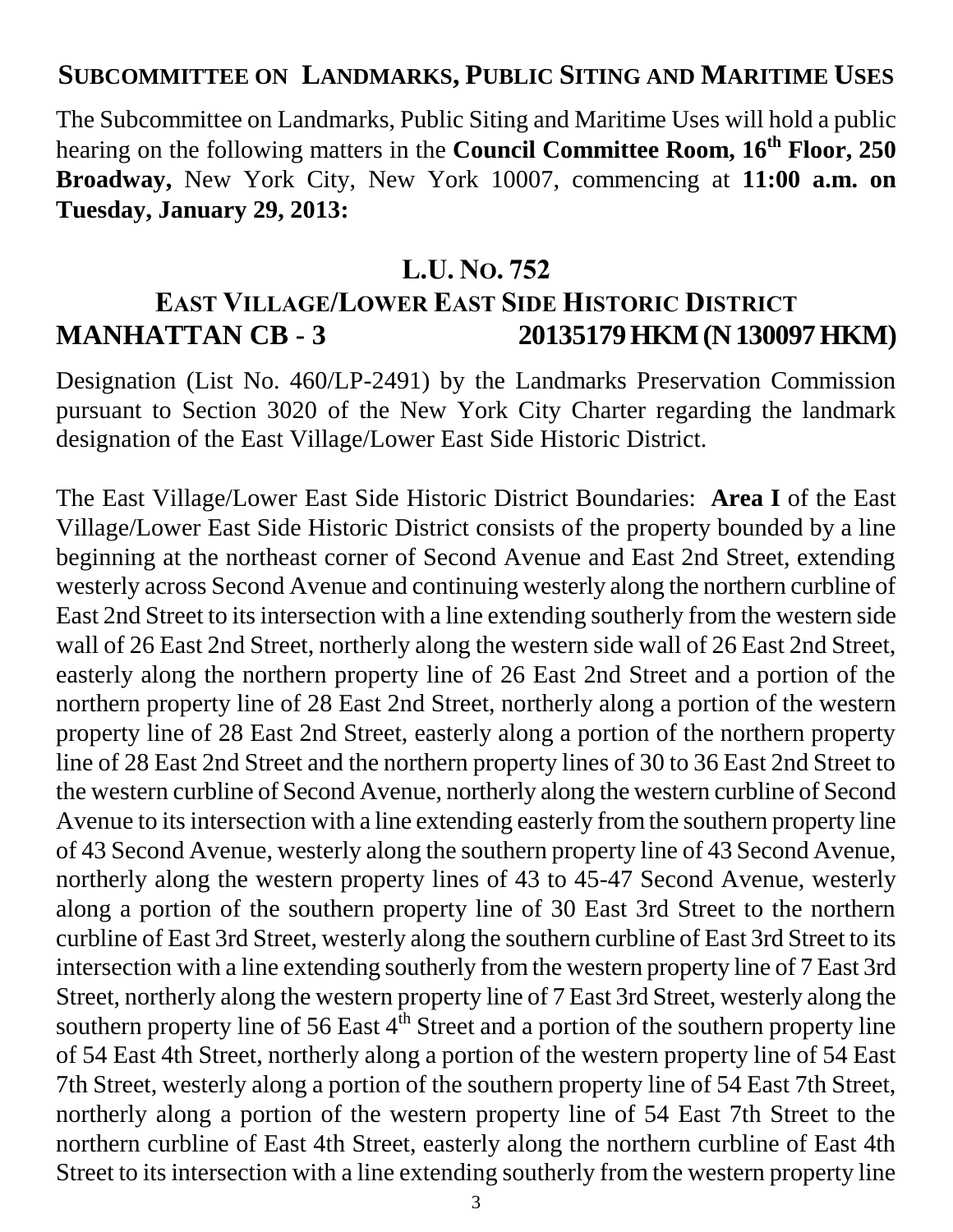of 57 East 4th Street, northerly along the western property line of 57 East 4th Street, westerly along a portion of the southern property line of 210-214 East 5th Street, northerly along the western property line of  $210-214$  East  $5<sup>th</sup>$  Street to the northern curbline of East 5th Street, westerly along the northern curbline of East 5th Street to its intersection with a line extending southerly from the western property line of 207 East 5th Street, northerly along the western property line of 207 East 5th Street, easterly along the northern property lines of 207 to 223 East 5th Street and a portion of the northern property line of 225 East 5th Street, northerly along the western property line of 226 East 6th Street to the southern curbline of East  $6<sup>th</sup>$  Street, easterly along the southern curbline of East 6th Street to its intersection with a line extending southerly from the western property line of 103 Second Avenue (aka 239 East 6th Street), northerly along the western property lines of 103 Second Avenue (aka 239 East 6th Street) and 105 Second Avenue and a portion of the western property line of 107-113 Second Avenue, easterly along a portion of the northern property line of 107-113 Second Avenue, northerly along a portion of the western property line of 107-113 Second Avenue and the western property line of 46 East 7th Street to the northern curbline of East 7th Street, westerly along the northern property line of East 7th Street to its intersection with a line extending southerly from the western property line of 11 East 7th Street, northerly along the western property line of 11 East 7th Street, easterly along the northern property lines of 11 to 39 East 7th Street and a portion of the northern property line of 41-43 East 7th Street, northerly along western property line of 125 Second Avenue, easterly along a portion of the northern property line of 125 Second Avenue, northerly along the western property lines of 127 Second Avenue to 131 Second Avenue (aka 36 St. Mark's Place) to the southern curbline of St. Mark's Place, easterly along the southern curbline of St. Mark's Place, southerly along the western curbline of Second Avenue to the southwest corner of Second Avenue and East 7th Street, easterly along the southern curbline of East 7th Street to its intersection with a line extending southerly from the western property line of 49 East 7th Street, northerly along the western property line of 49 East 7th Street, easterly along the northern property line of 49 East 7th Street, northerly along a portion of the western property line of 51 East 7th Street, easterly along the northern property lines of 51 to 65 East 7th Street, southerly along a portion of the eastern property line of 65 East 7th Street, easterly along the northern property lines of 67 to 69 East 7th Street, northerly along a portion of the western property line of 71 East 7th Street, easterly along the northern property lines of 71 to 73-75 East 7th Street, southerly along a portion of the eastern property line of 73-75 East 7th Street, easterly along the northern property line of 77 East 7th Street, northerly along a portion of the western property line of 79 East 7th Street, easterly along the northern property lines of 79 to 85 East 7th Street, southerly along the eastern property line of 85 East 7th Street to the northern curbline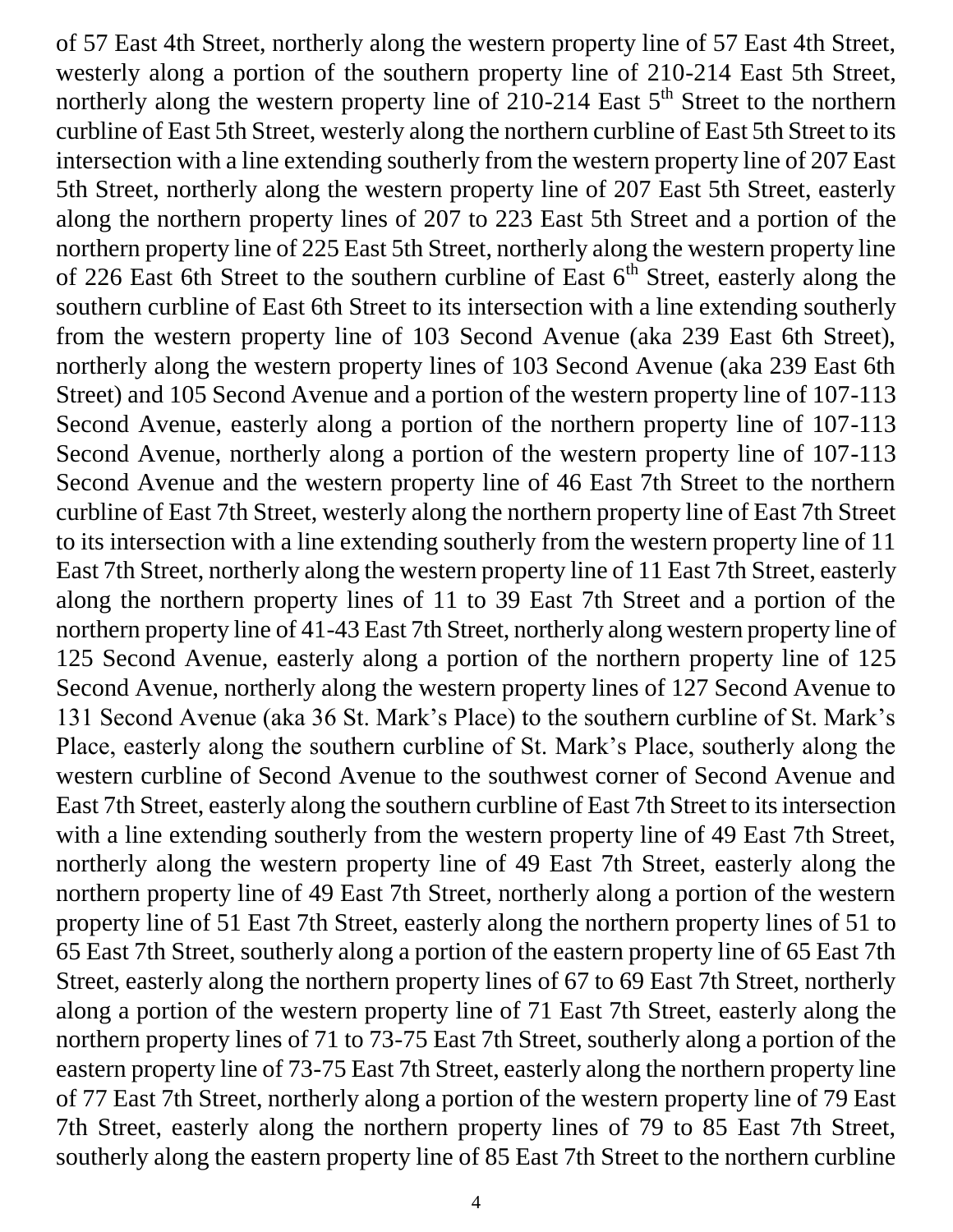of East 7th Street, westerly along the northern curbline of East 7th Street to its intersection with a line extending northerly from the eastern property line of 84 East 7th Street, southerly along the eastern property line of 84 East 7th Street, westerly along the southern property line of 84 East 7th Street, southerly along a portion of the eastern property line of 82 East 7th Street and the eastern property line of 341 East 6th Street, continuing across East 6th Street and along the eastern property line of 340 East 6th Street, westerly along the southern property lines of 340 to 306-308 East 6th Street, southerly along the eastern property line of 92-94 Second Avenue, westerly along a portion of the southern property line of 92-94 Second Avenue, southerly along the eastern property line of 88-90 Second Avenue (aka 301 East 5th Street) to the southern curbline of East 5th Street, easterly along the southern curbline of East 5th Street to its intersection with a line extending northerly from the eastern property line of 86 Second Avenue (aka 300 East 5th Street), southerly along the eastern property lines of 86 Second Avenue (aka 300 East 5<sup>th</sup> Street) to 72 Second Avenue (aka 91 East 4th Street) to the northern curbline of East 4th Street, westerly along the northern curbline of East 4th Street to its intersection with a line extending northerly from the eastern property line of 68-70 Second Avenue (aka 86 East 4th Street), southerly along the eastern property lines of 68-70 Second Avenue (aka 86 East 4th Street) to 64 Second Avenue, easterly along a portion of the northern property line of 60-62 Second Avenue, southerly along the eastern property line of 60-62 Second Avenue, easterly along a portion of the northern property line of 51-55 East 3rd Street, northerly along a portion of the western property line of 51-55 East 3rd Street, easterly along a portion of the northern property line of 51-55 East 3rd Street and the northern property line of 57 East 3rd Street, southerly along the eastern property line of 57 East 3rd Street to the southern curbline of East 3rd Street, easterly along said curbline to a point on a line extending northerly from the eastern property line of 64 East 3rd Street, southerly along the eastern property line of 64 East 3<sup>rd</sup> Street, easterly along a portion of the northern property line of 52-74 East 2nd Street, southerly along the eastern property line of 52-74 East 2nd Street, westerly along a portion of the southern property line of 52-74 East 2nd Street, southerly along the eastern property line of 80 East 2nd Street to the northern curbline of East 2nd Street, westerly along said curbline to a point on a line extending northerly from the eastern property line of 77 East 2nd Street, southerly along said line and the eastern property line of 77 East 2nd Street, westerly along the southern property lines of 77 and 75 East 2nd Street, southerly along a portion of the eastern property line of 67-69 East 2nd Street, westerly along the southern property lines of 67-69 and 59-63 East 2nd Street, northerly along a portion of the western property line of 59-63 East 2nd Street, westerly along the southern property line of 47- 55 East 2nd Street, southerly along a portion of the eastern property line of 43-45 East 2nd Street (aka 32-34 Second Avenue), westerly along the southern property line of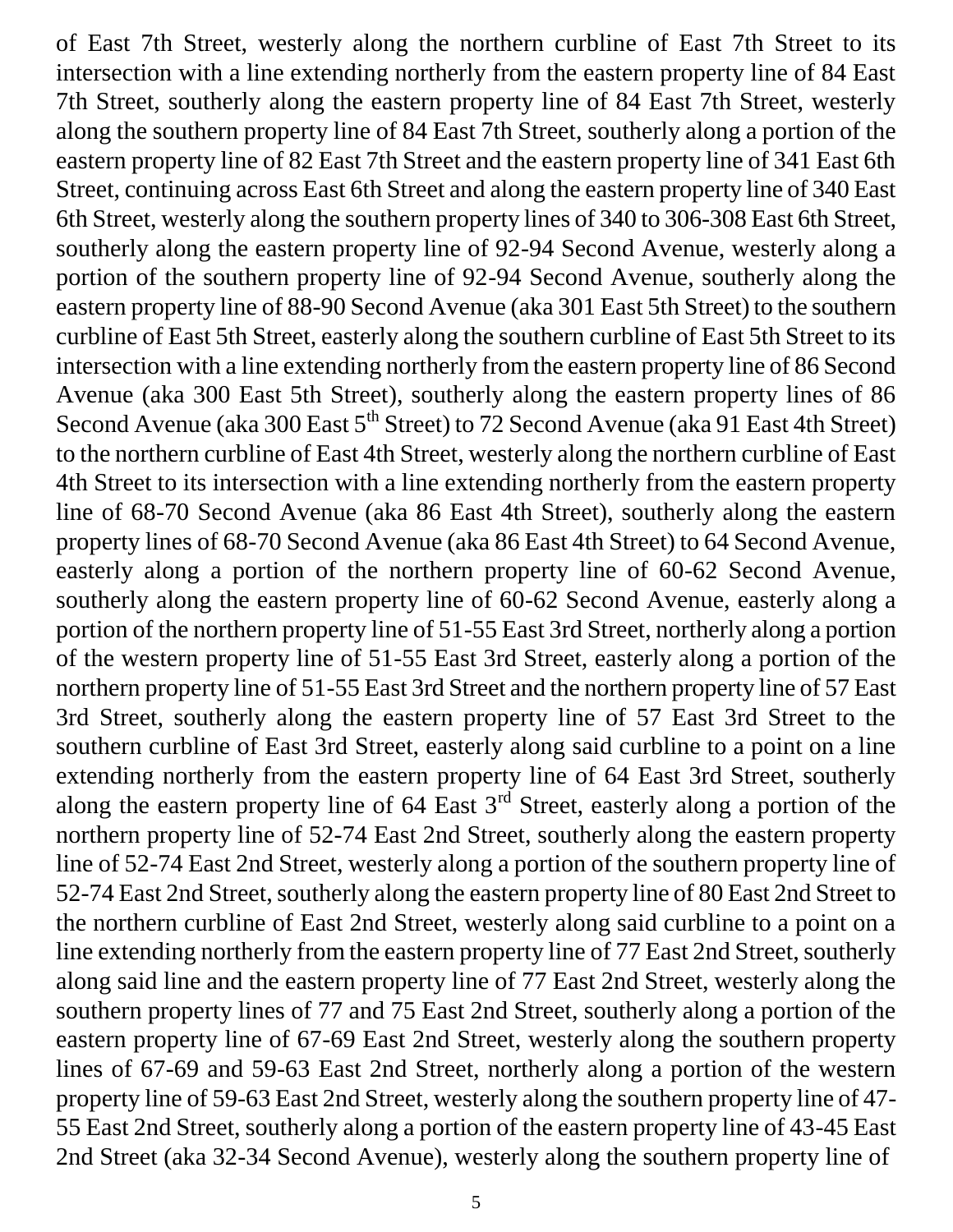43-45 East 2nd Street to the eastern curbline of Second Avenue, northerly along said curbline, easterly along the southern curbline of East 2nd Street to a point on a line extending southerly from the western property line of 52-74 East 2nd Street, northerly along said line and the western property line of 52-74 East 2nd Street, westerly along the southern property lines of 54-56 and 50-52 East 3rd Street, northerly along a portion of the western property line of 50-52 East 3rd Street, westerly along the southern property lines of 48 through 40-42 East 2nd Street (aka 50-52 Second Avenue) to the eastern curbline of Second Avenue, and southerly along said curbline to the point or place of beginning.

**Area II** of the East Village/Lower East Side Historic District consists of the property bounded by a line beginning at the northeast corner of First Avenue and East 7th Street, extending northerly along the eastern curbline of First Avenue to its intersection with a line extending westerly from the northern property line of 122 First Avenue, easterly along the northern property line 122 First Avenue, northerly along a portion of the western property line of 95 East 7th Street, easterly along the northern property lines of 95 to 109 East 7th Street, southerly along a portion of the eastern property line of 109 East 7th Street, easterly along the northern property line of 111-115 East 7th Street, southerly along a portion of the eastern property ling of 117-119 East 7th Street, easterly the northern property lines of 117-119 to 129 East 7th Street, southerly along the eastern property line of 129 East 7th Street to the northern curbline of East 7th Street, westerly along the northern curbline of East 7th Street to its intersection with a line extending northerly from the eastern property line of 122 East 7th Street, southerly along the eastern property line of 122 East 7th Street, easterly along the northern property lines of 439 to 441 East 6th Street and 101 Avenue A to the western curbline of Avenue A, southerly along the western curbline of Avenue A to the northern curbline of East 6th Street, westerly along the northern curbline of East 6th Street to its intersection with a line extending southerly from the western property line of 405 East 6th Street, northerly along said property line, easterly along the northern property line of 405 East 6th Street, northerly along the western property line of 94 East 7th Street and across East 7th Street to its northern curbline, and westerly along the northern curbline of East  $7<sup>th</sup>$  Street to the point of the beginning.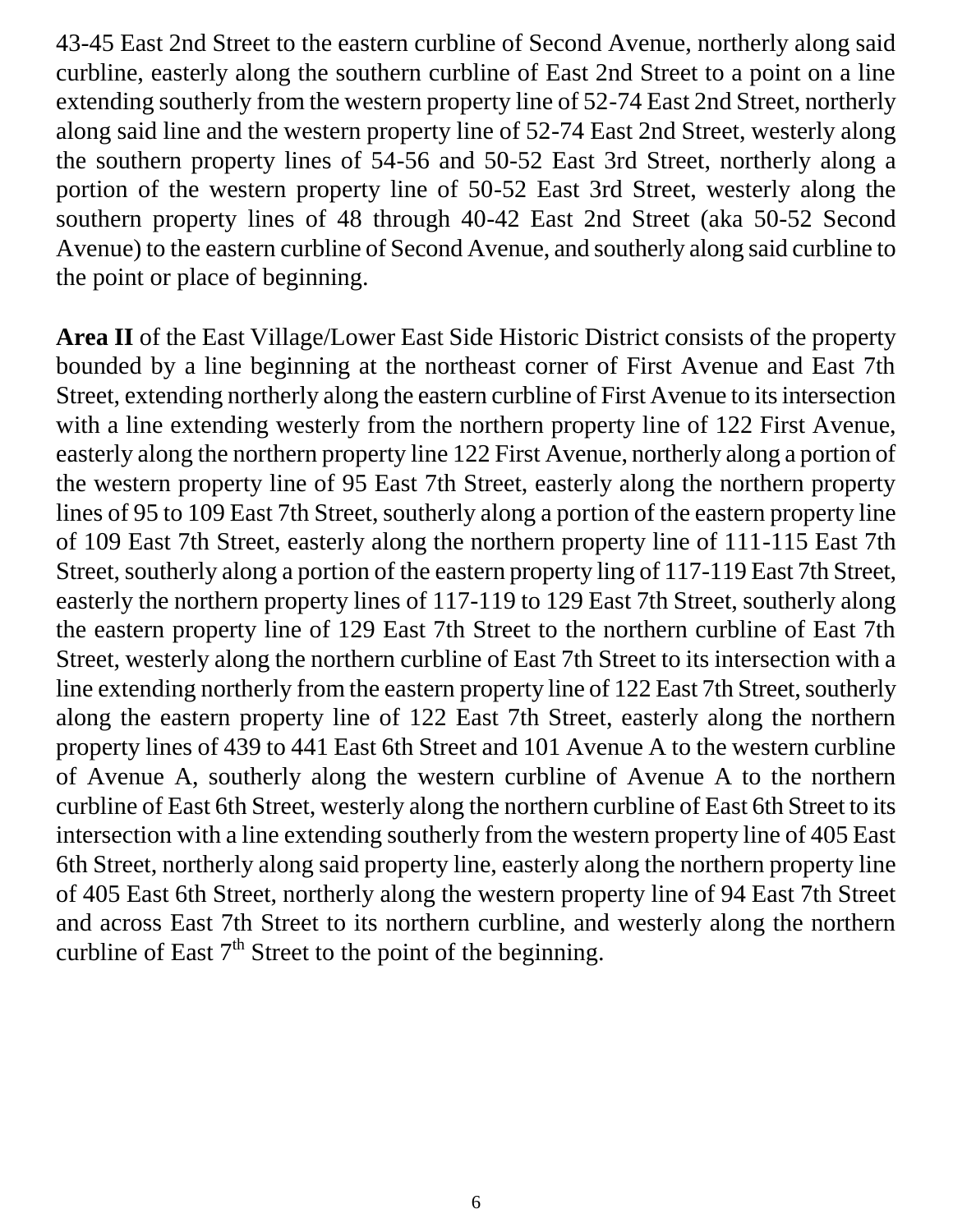## **L.U. NO. 759**

# **SEA VIEW HOSPITAL REHABILITATION CENTER AND HOME STATEN ISLAND CB - 02 20135318 HHR**

Application submitted by the New York City Health and Hospitals Corporation pursuant to §7385(6) of its Enabling Act requesting the approval of the leasing of a parcel of land consisting of approximately 65,340 square feet on a portion of the Sea View Hospital Rehabilitation Center and Home campus located at 460 Brielle Avenue (Block 955, Lot 1) to Meals on Wheels of Staten Island, Inc., for the development and operation of a facility housing kitchen, office, and storage functions and parking.

## **SUBCOMMITTEE ON PLANNING, DISPOSITIONS AND CONCESSIONS**

The Subcommittee on Planning, Dispositions and Concessions will hold a public hearing on the following matters in the **Council Committee Room, 16th Floor, 250 Broadway,** New York City, New York 10007, commencing at **1:00 p.m. on Tuesday, January 29, 2013:**

## **L.U. Nos. 719 and 741**

Proposals subject to Council review and action pursuant to the Urban Development Action Area Act, Article 16 of the New York General Municipal Law, at the request of the Department of Housing Preservation and Development ("HPD"), which requests that the Council:

- 1. Find that the present status of the listed areas tends to impair or arrest the sound growth and development of the municipality and that the proposed Urban Development Action Area Project is consistent with the policy and purposes of Section 691 of the General Municipal Law;
- 2. Waive the area designation requirements of Section 693 of the General Municipal Law pursuant to said Section;